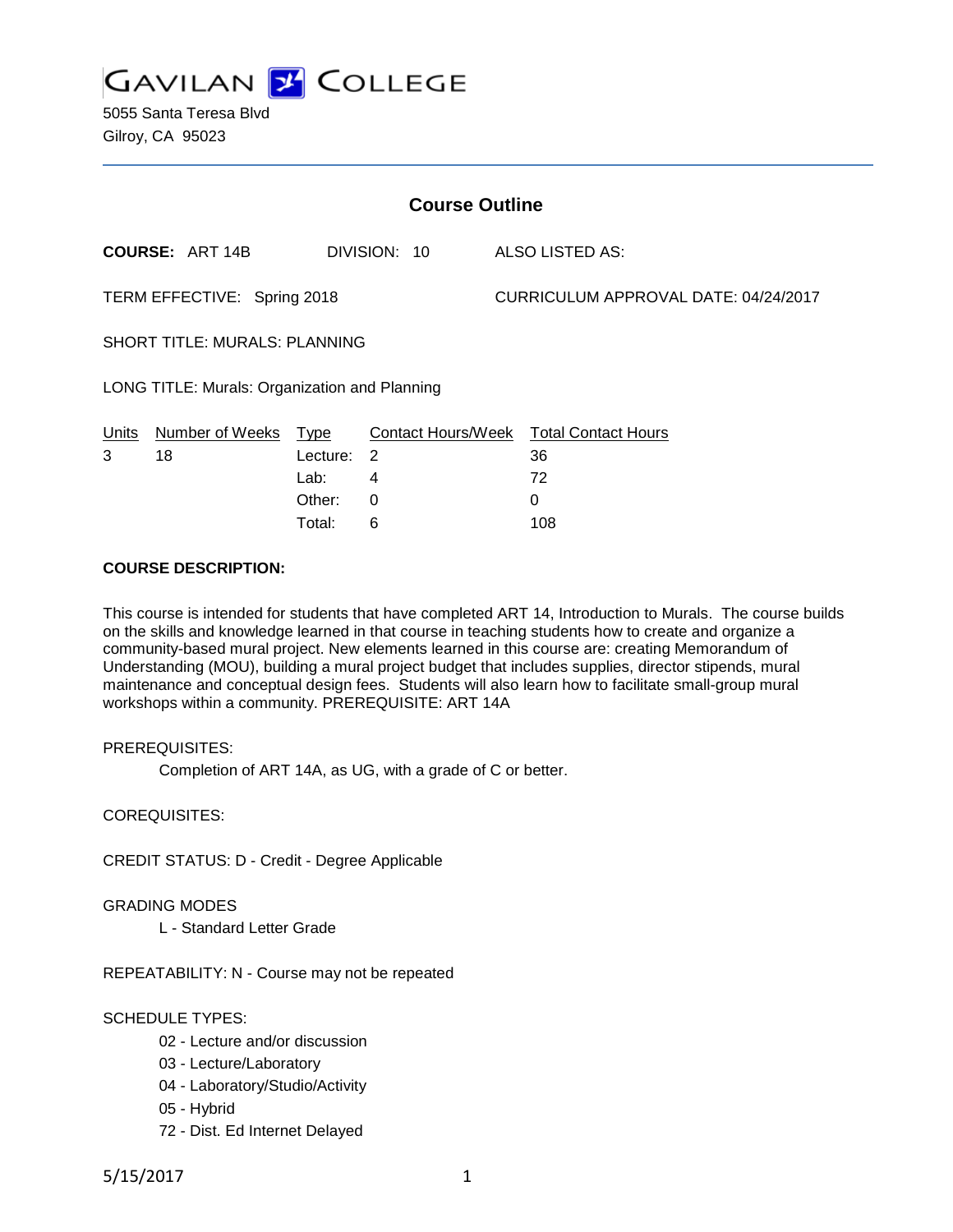73 - Dist. Ed Internet Delayed LAB

# **STUDENT LEARNING OUTCOMES:**

1. Students will demonstrate organizational skills in preparing for a community mural project.

Measure of assessment: research paper, portfolio

Year assessed, or planned year of assessment: 2015

2. Students will research and identify a local community organization in need of a mural project.

Measure of assessment: Written report, oral presentation

Year assessed, or planned year of assessment: 2015

3. Students will demonstrate effective group facilitation skills.

Measure of assessment: Observation of student facilitating a small group mural workshop

Year assessed, or planned year of assessment: 2016

4. Students will create a mural conceptual design appropriate for the community organization they have researched.

Measure of assessment: Portfolio review

Year assessed, or planned year of assessment: 2016

5. Students will demonstrate the use of appropriate communication skills with the host community organization they are planning a mural for including a basic Memorandum of Understanding that includes projected timelines, budgets and the responsibilities of the host organization and the muralist.

Measure of assessment: Written report, exam

Year assessed, or planned year of assessment: 2016

6. Students will demonstrate knowledge of fundamental mural design creation including conceptual designs, value studies and color studies.

Measure of assessment: Portfolio review

Year assessed, or planned year of assessment: 2016

7. Students will demonstrate effective communication skills in presenting their mural conceptual design and its various stages/studies to the host organization.

Year assessed, or planned year of assessment: 2016

# **CONTENT, STUDENT PERFORMANCE OBJECTIVES, OUT-OF-CLASS ASSIGNMENTS**

Curriculum Approval Date: 04/24/2017

9 Lecture HoursContent: Community needs assessment and Research. Students will be introduced to the theories and practice of conducting community-needs assessment. Topics to be discussed include critical awareness, and pedagogy in the community context, i.e. Paulo Freire, Myles Horton and Judith Baca; Critical Theory, i.e. Habermas, Spivak, Grioux, Apple; Community demographics, social status, and the role of the muralist as catalyst for a community mural process. Additionally, students will be introduced to various research methods specific to the mural creation process, i.e., image and symbol acquisition, sitespecific architectonics and community-specific histories.

Student Performance Objectives (SPO): Students analyze, demonstrate and apply research techniques and concepts introduced by accumulating mural site/community data; participating in class discussions pertaining to the research conducted.

Out-of-Class Assignments: Readings from appropriate texts including the course's required text and supplemental readings; written summaries of research findings including appropriate themes to be considered for their community mural, census/demographic data and initial sketches and images appropriate for said mural.

18 Lab Hours Content: Introduction to the practice of research methods using digital media. Students will conduct site visits, community interviews, traditional demographic research, image and symbol acquisition appropriate for their intended mural design.

Student Performance Objectives (SPO): Students analyze, demonstrate and apply research techniques and concepts introduced by accumulating mural site/community data; participating in class discussions pertaining to the research conducted.

Out-of-Class Assignments: none required

5/15/2017 2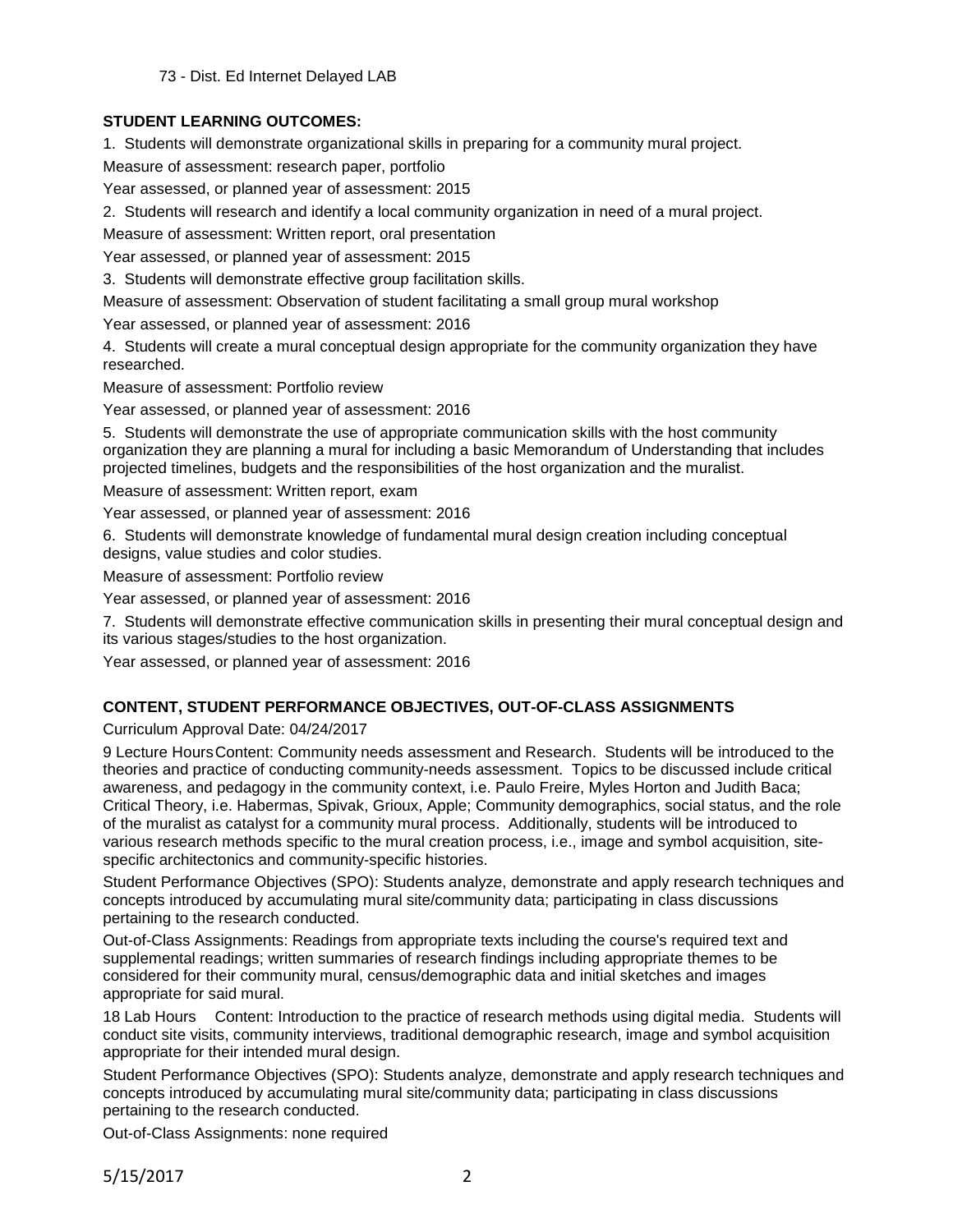9 Lecture HoursContent: Workshop facilitation and working with small groups. Students will be introduced to effective lesson plan creation, time management and facilitation of small group workshops.

Student Performance Objectives (SPO): Students analyze, demonstrate and apply small group facilitation techniques and concepts introduced by participating in class discussions and creating a lesson plan in preparation for facilitating said plan in a classroom environment.

Out-of-Class Assignments: Readings from appropriate texts including the course's required text and supplemental readings; written summaries of findings culminating in an appropriate lesson plan.

18 Lab Hours Content: Introduction to small group workshop facilitation; creating a lesson plan in collaboration with others.

Student Performance Objectives (SPO): Students will demonstrate and apply the theories and practice of effective small group workshop facilitation in collaboration with others. Students will create a lesson plan and conduct said lesson plan as a group in class.

Out-of-Class Assignments: none required

9 Lecture HoursContent: Organization and planning of a community-based mural project. Topics to be introduced include budget building and proposals, creation of memorandum of understanding, legal issues pertaining to public art, effective inter-organizational communication skills, project timelines and workshop sequencing.

Student Performance Objectives (SPO): Students analyze, demonstrate and apply organization and planning techniques and concepts by creating a community-based mural project proposal.

Out-of-Class Assignments: Readings from appropriate texts including the course's required text and supplemental readings; creation of a written community-based mural project proposal.

18 Lab Hours Content: Introduction to small group workshop facilitation; creating a lesson plan in collaboration with others.

Student Performance Objectives (SPO): Students will demonstrate and apply the theories and practice of effective small group workshop facilitation in collaboration with others. Students will create a lesson plan and conduct said lesson plan as a group in class.

Out-of-Class Assignments: none required

9 Lecture HoursContent: Organization and planning of a community-based mural project for presentation to the host organization (or commission). Topics to be introduced include extemporaneous presentation techniques, visual aids via electronic media including PowerPoint, document/application preparation, timing, research preparation in anticipation of questions that the host organization may have, subsequent follow-up.

Student Performance Objectives (SPO): Students analyze, demonstrate and apply small group facilitation techniques and concepts introduced by participating in class discussions and creating a community-based mural project presentation in preparation for facilitating said presentation in a classroom environment.

Out-of-Class Assignments: Readings from appropriate texts including the course's required text and supplemental readings; creation of a community-based mural project presentation.

18 Lab Hours Content: Introduction to individual workshop facilitation; creating a lesson plan individually. Student Performance Objectives (SPO): Students will demonstrate and apply the theories and practice of effective small group workshop facilitation as an individual. Students will create a lesson plan and conduct said lesson plan individually.

2 Hours

Final

## **OUT OF CLASS ASSIGNMENTS:**

Assignment Description: Out of class assignments are included in the content section of this course **METHODS OF INSTRUCTION:**

Lecture, studio practice, multimedia presentations, guest speakers

#### **METHODS OF EVALUATION:**

Writing assignments

Percent of total grade: 40.00 %

Percent range of total grade: 40 % to 50 % Written Homework Reading Reports Term or Other Papers Other: Community-based mural project written proposals